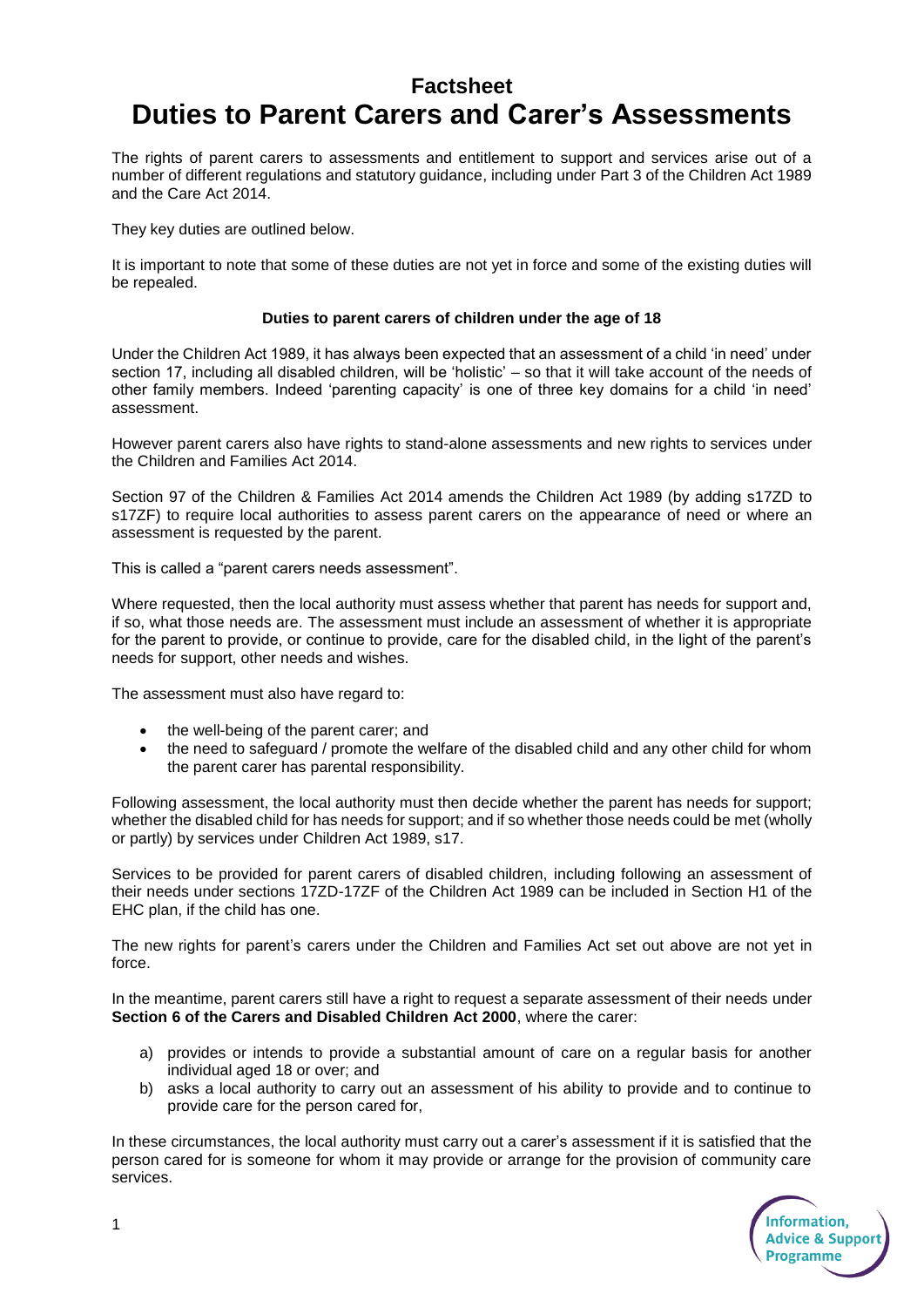# **Carers assessments during Transition to adult social care**

As part of transition planning, the needs of carers should also be assessed or reviewed to explore the impact of changing circumstances on the carer.

Young people with SEN and disabled young people turning 18 or their carers may become eligible for adult care services, regardless of whether they have an EHC plan or whether they have been receiving children's social care services.

Under the Care Act 2014, the local authority must carry out an adult care transition assessment where there is significant benefit to a young person or their carer in doing so and they are likely to have needs for care or support after turning 18.

#### **Carer's assessments for carers of adults over 18**

# **Existing duties**

Carers of adults over the age of 18 have rights to assessments and support under the following Acts:

- The Carers (Recognition of Services) Act 1995 this gives carers a right to a carer's assessment.
- The Carers and Disabled Children Act 2000 this extends the rights of carers to include rights to support services and to receive support through direct payments and vouchers.
- The Carers (Equal Opportunities) Act 2004 this Act introduced a legal duty on local authorities to inform carers of their rights and requires carers assessments to consider whether the carer works or wishes to work and / or is undertaking or wishes to undertake, educate, training or any leisure activity.

In order to be eligible for a carer's assessment under existing law, carers must be providing substantial and regular care. This requirement will be removed under the Care Act as explained below.

## **The Care Act 2014**

Section 10 of **the Care Act 2014** introduces key changes to the existing rights of carers for young people over 18 to assessments:

- Carers no longer have to request an assessment to obtain one and they must be completed by the local authority on appearance of need.
- The carer no longer has to establish that they are providing substantial care on a regular basis to qualify.

Instead, the only requirement is that the carer 'may have needs for support – whether currently or in the future'.

The assessment must consider:

- whether the carer is able / willing to provide and continue to provide the care;
- the impact on the carers 'well-being' of their caring role;
- the outcomes the carer wishes in day-to-day life;
- whether the carer works or wishes to work (and / or) to participate in education, training or recreation.

Local authorities must also consider whether the carer would benefit from preventative services, information and advice. There will be a national eligibility threshold to determine following the assessment whether the carer has eligible needs. Where a carer is assessed as having an eligible need, the local authority has a legal duty to meet those needs.

The new duties under the Care Act 2014 will come into force in April 2015.